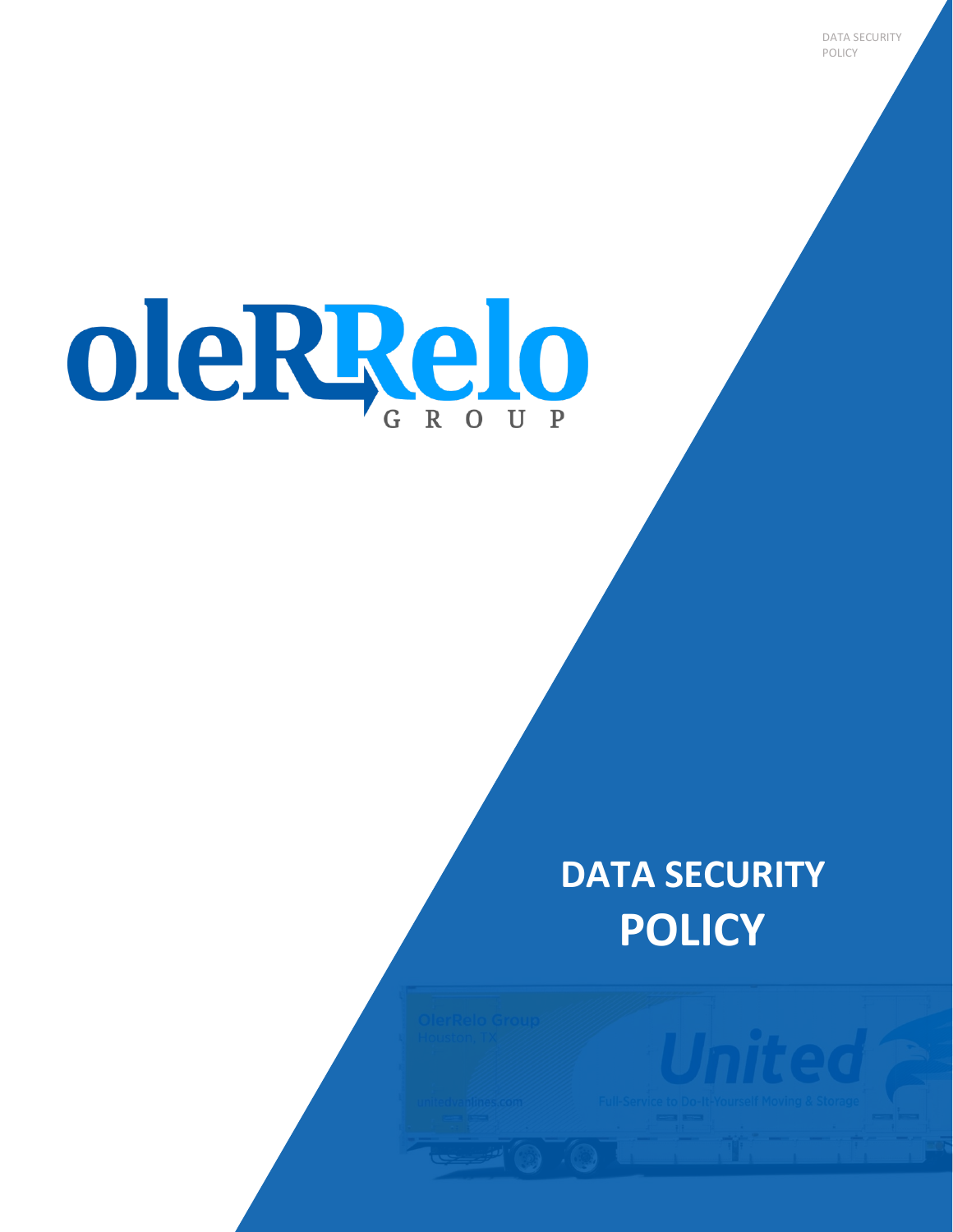## **DATA SECURITY POLICY**

| <b>INTRODUCTION</b>                                           | 4              |
|---------------------------------------------------------------|----------------|
| <b>PURPOSE</b>                                                | 4              |
|                                                               |                |
| <b>SCOPE AND APPLICABILITY</b>                                | 4              |
| <b>VIOLATIONS</b>                                             | 5              |
| <b>INFORMATION SECURITY PROGRAM</b>                           | 6              |
| MANAGEMENT COMMITMENT TO INFORMATION SECURITY                 | 6              |
| ORGANIZATION OF INFORMATION SECURITY                          | 6              |
| <b>GENERAL AWARENESS AND TRAINING OF INFORMATION SECURITY</b> | 7              |
| <b>IDENTIFICATION OF INFORMATION SECURITY CONTROLS</b>        | 7              |
| <b>ASSESSMENTS</b>                                            | $\overline{7}$ |
| DATA CLASSIFICATION AND HANDLING                              | 8              |
| LEGAL, REGULATORY, AND CONTRACTUAL COMPLIANCE                 | 8              |
| AUDITS AND REVIEWS OF INFORMATION SECURITY CONTROLS           | 8              |
| <b>ACCESS CONTROL</b>                                         | 9              |
| <b>USER ACCESS MANAGEMENT</b>                                 | 9              |
| <b>LEAST PRIVILEGE</b>                                        | 9              |
| <b>IDENTIFICATION AND AUTHORIZATION</b>                       | 10             |
| PASSWORD MANAGEMENT                                           | 10             |
| <b>OPERATIONAL SECURITY</b>                                   | 10             |
| <b>SYSTEM HARDENING</b>                                       | 10             |
| PATCH MANAGEMENT                                              | 11             |
| <b>CHANGE CONTROL</b>                                         | 12             |
| <b>ASSET MANAGEMENT</b>                                       | 12             |
| PHYSICAL SECURITY                                             | 12             |
| DISASTER RECOVERY AND BUSINESS CONTINUITY                     | 13             |

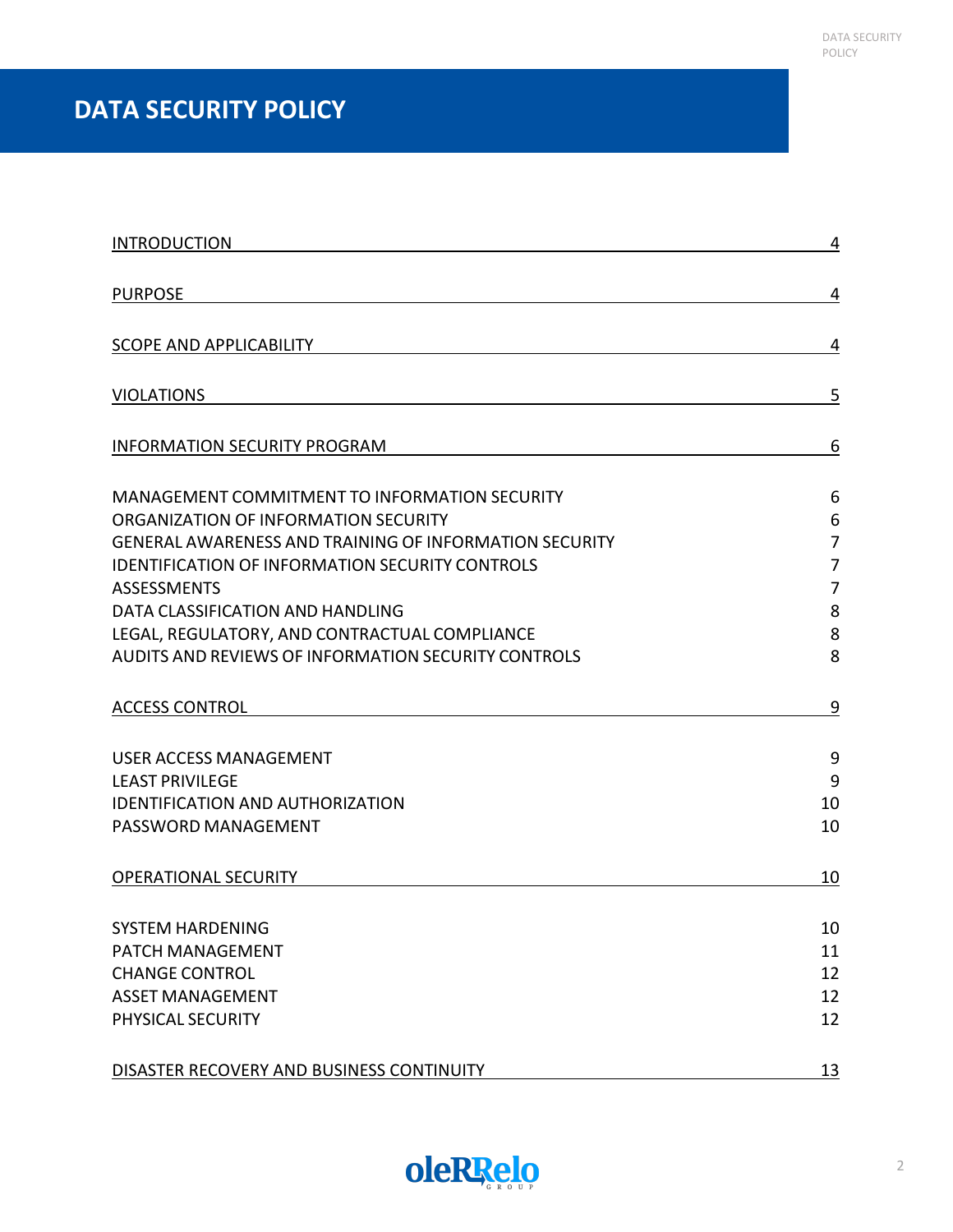| <b>INCIDENT</b>                 | 13 |
|---------------------------------|----|
| SOFTWARE DEVELOPMENT LIFE CYCLE | 14 |
| <b>ACCEPTABLE USE</b>           | 14 |
| <b>EQUIPMENT AND SYSTEM</b>     | 14 |
| <b>RECORD RETENTION</b>         | 16 |
| <b>TELEWORKING</b>              | 16 |
| <b>SPECIAL TOPICS</b>           | 16 |
| <b>VENDOR MANAGEMENT</b>        | 16 |
| <b>PROCUREMENT</b>              | 16 |
| <b>APPENDIX 1</b>               | 18 |

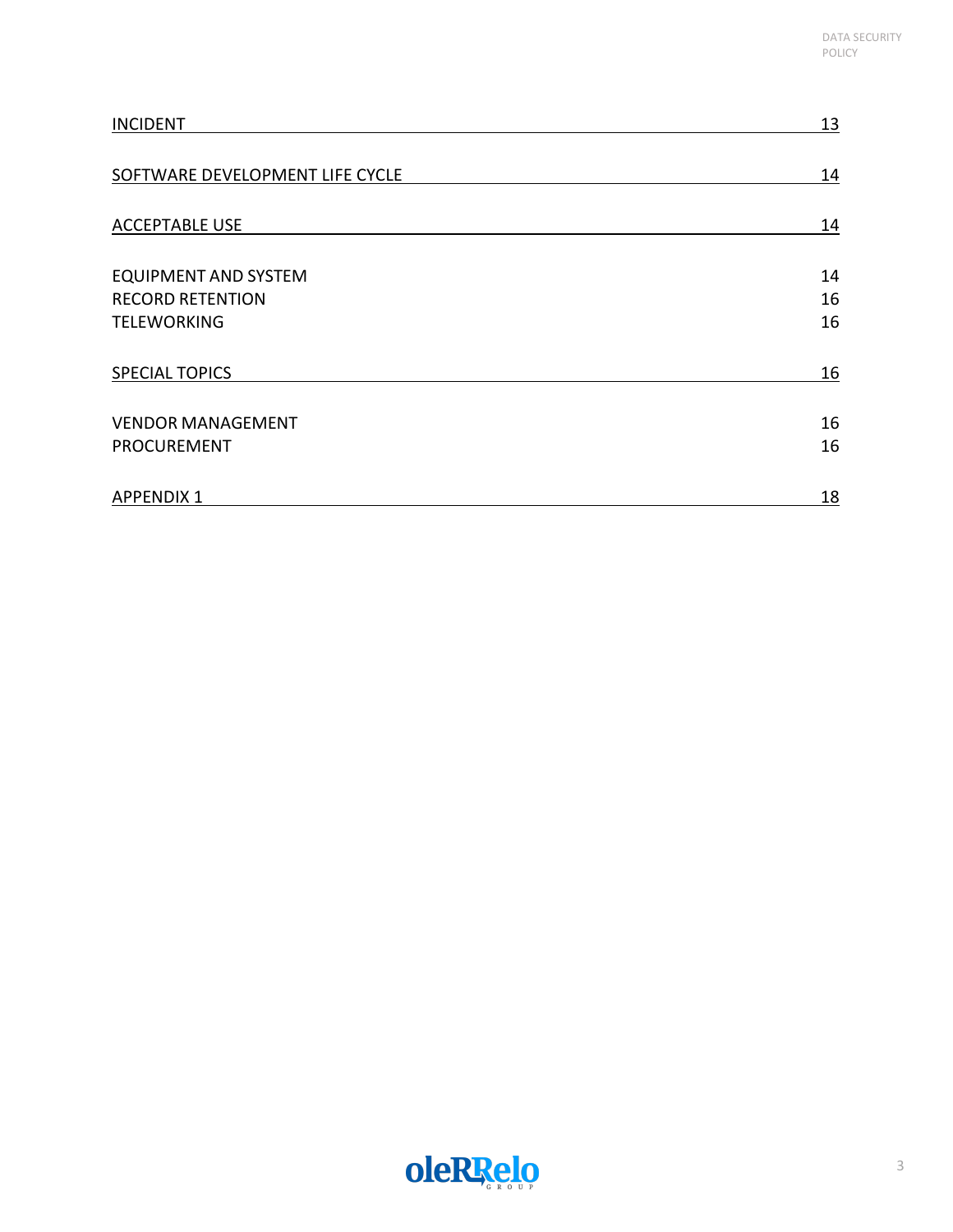### <span id="page-3-0"></span>**Introduction**

The Data Security Policy (DSP) provides definitive information about the prescribed measures used to establish and enforce the Information Security Program at OlerRelo Group. OlerRelo Group is committed to protecting its employees, partners, customers, and agents from damaging acts, either intentional or unintentional. Security is a team effort involving the participation and support of everyone who interacts with data and information systems. Therefore, it is the responsibility of every user to know these policies and to conduct their activities in accordance with these policies. It is critical that we protect information we collect about clients, partners, and other agents. The security of data and information systems must include controls and safeguards to offset possible threats, reduce exposure to risk, and ensure the confidentiality, integrity, and availability of data. Security measures must be taken to guard against unauthorized access to, alteration, disclosure or destruction of data and information systems; this includes accidental loss or destruction.

### <span id="page-3-1"></span>**Purpose**

The purpose of the DSP is to prescribe a comprehensive framework for:

- Protecting the confidentiality, integrity, and availability of Oler Relo Group data and information systems
- Protecting Oler Relo Group, its employees, clients, and agents from illicit use of Oler Relo Group information systems and data
- Ensuring the effectiveness of security controls over data and information systems that support OlerRelo Group's business operations
- Recognizing the highly networked nature of the current computing environment and provide effective enterprise-wide management and oversight of those related information security risks.
- Providing for development, review, and maintenance of minimum security controls required to protect Oler Relo Group's data, information systems, and business operations.

Implement consistent security controls across all systems processing our data, Inclusive of agent locations and third-party supply chain partners, will help us comply with current and future legal obligations to ensure long term due diligence in protecting the confidentiality, integrity, and availability of Oler Relo Group data.

### <span id="page-3-2"></span>**Scope and Applicability**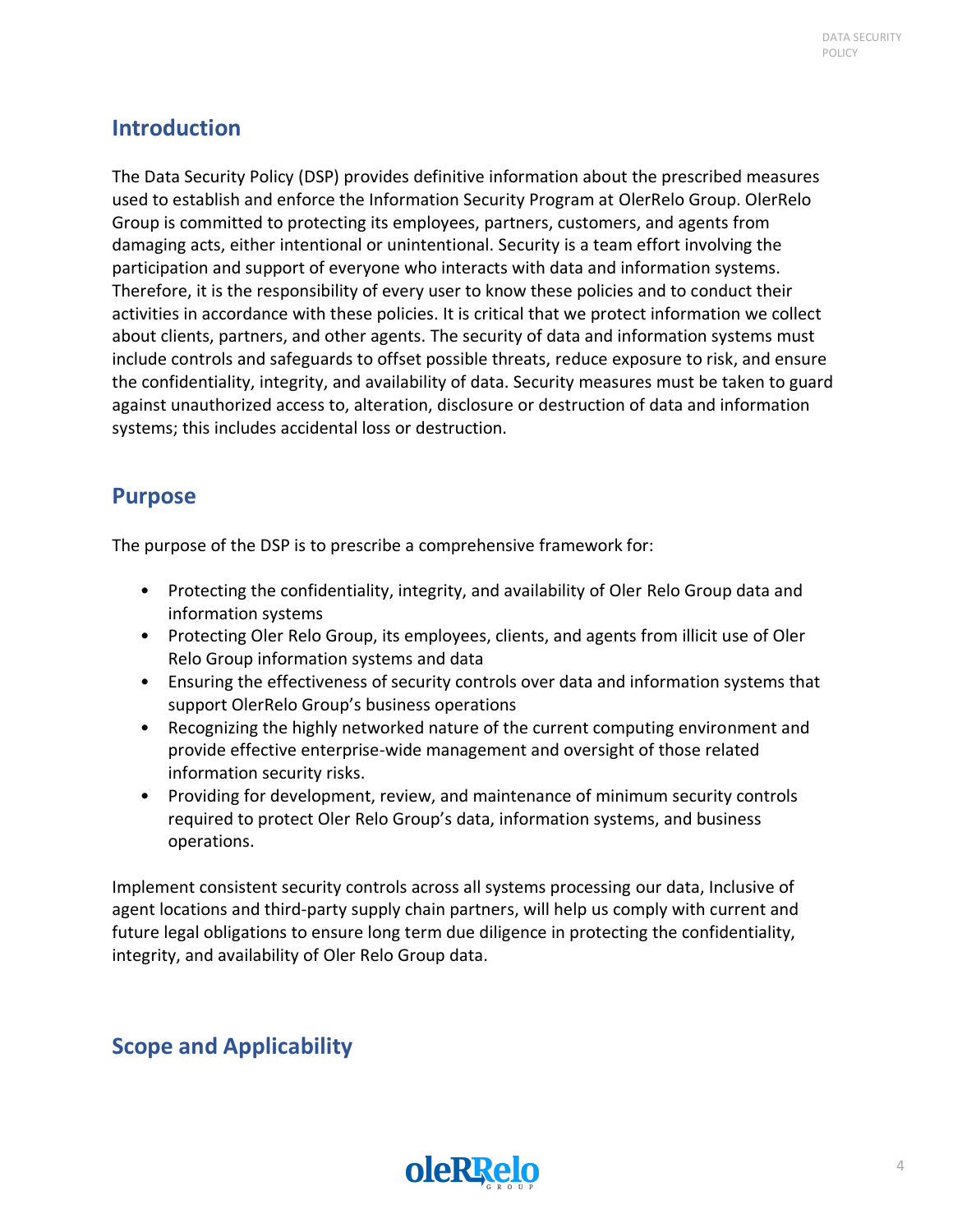These policies, standards, and procedures apply to all OlerRelo Group data, information systems, activities, and assets owned, leased, controlled, or used by OlerRelo Group, its agents, contractors, or other business partners on behalf of OlerRelo Group. These policies, standards, and procedures apply to all OlerRelo Group employees, contractors, sub-contractors, and their respective facilities supporting OlerRelo Group business operations, wherever OlerRelo Group data is stored or processed, including any third party contracted by OlerRelo Group to handle, process, transmit, store, or dispose of OlerRelo Group data All personnel supporting or processing OlerRelo Group business functions shall comply with the DSP. OlerRelo Group business units, partners, or agents may create and use a more restrictive policy, but not one that is less restrictive, less comprehensive, or less compliant than this policy. This policy does not supersede any other applicable law, existing labor management agreement, or government regulation in effect as of the effective date of this policy.

### <span id="page-4-0"></span>**Violations**

Personnel supporting or processing OlerRelo Group business that are found to have violated the DSP will be subject to disciplinary action, up to and including termination of employment and/or termination of association with OlerRelo Group. Violators of local, state, Federal, and/or international law will be reported to the appropriate law enforcement agency for civil and/or criminal prosecution.

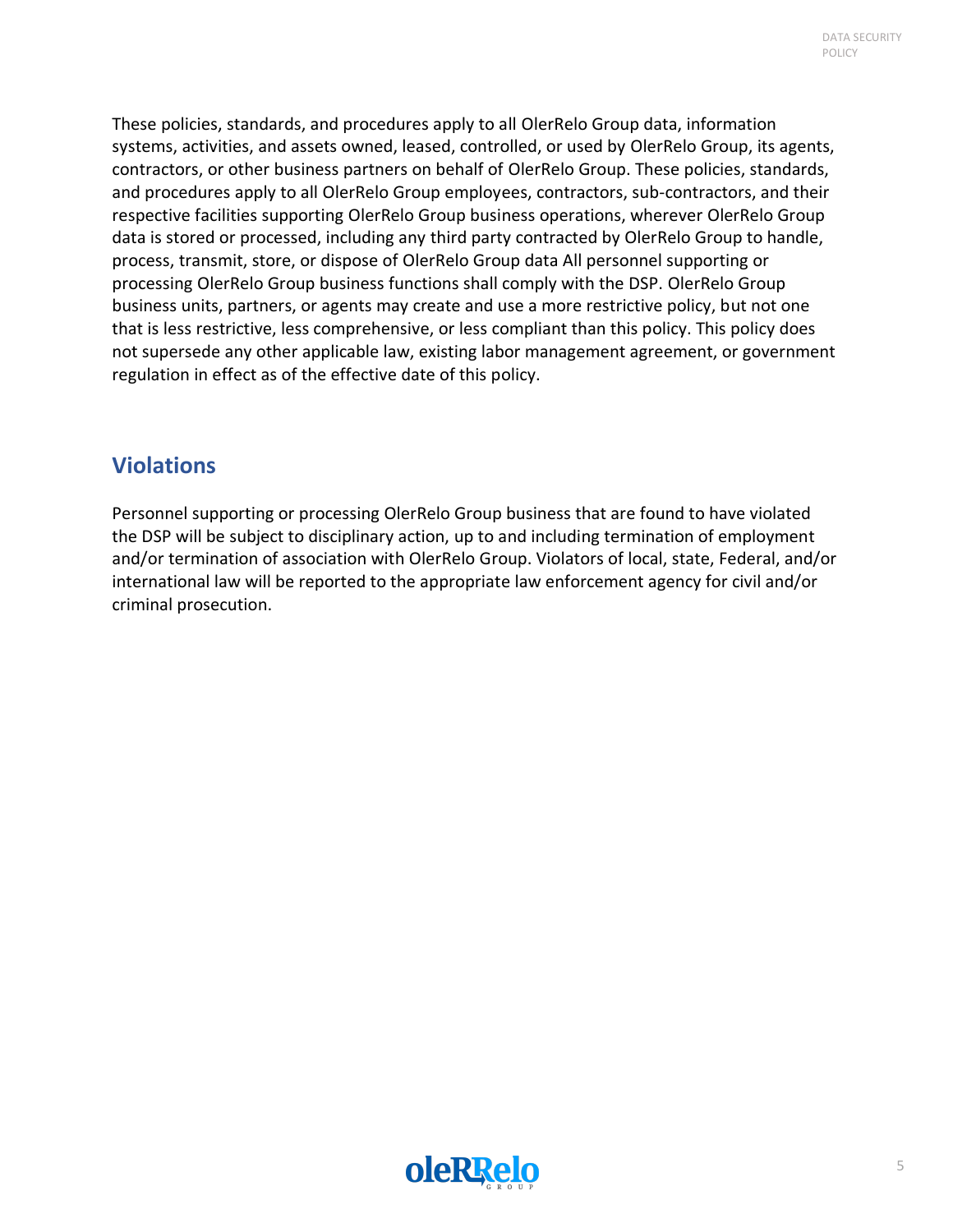### <span id="page-5-0"></span>**Information Security Program**

OlerRelo Group shall protect the confidentiality, integrity, and availability of its data and information systems. Security controls will be tailored accordingly so that cost-effective controls can be applied appropriately with the risk and sensitivity of the data and information, in accordance with all legal obligations.

### <span id="page-5-1"></span>Management Commitment to Information Security

OlerRelo Group management is committed to the protection of information assets. Management demonstrates its commitment to information security through its adherence to the following fundamental principles:

- Treating information as a critical business asset.
- Incorporating high standards of corporate governance to all data elements stored, processed and transmitted.
- Demonstrating to customers and business partners that the enterprise deals with information security in a professional manner.
- Ensuring that the enterprise has a set of security policies that implement controls over information and systems that addresses confidentiality, integrity, and availability. Management further demonstrates its commitment to information security by engaging in the following actions:
- Assigning overall responsibility for information security to a member of senior management.
- Allocating dedicated organizational resources to information security.
- External review (third party) of the IS policies to ensure they are meeting or exceeding industry best practices.

#### <span id="page-5-2"></span>Organization of Information Security

The authority and responsibility for managing the information security program are delegated to OlerRelo Group's Information Security Officer (ISO) who has responsibility for:

- Establishing, documenting, and distributing information security policies, procedures, and guidelines.
- Defining, implementing, and supporting a set of security services which provide a range of security capabilities.
- Providing expert advice on all aspects of information security.
- Overseeing the investigation of information security incidents.
- Escalate security alerts to appropriate personnel.
- Contributing to information security awareness programs and developing security skills for staff.

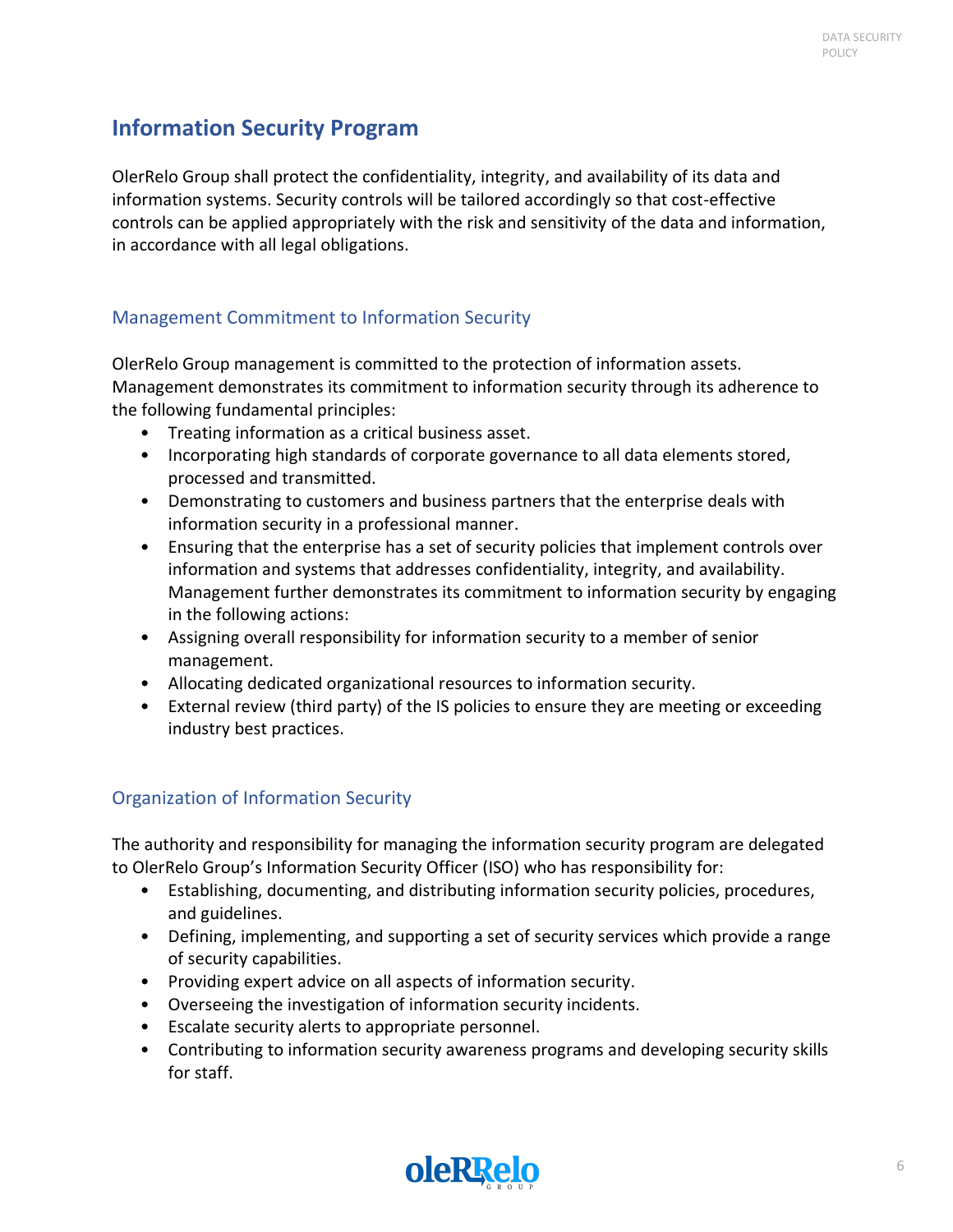- Evaluating the security risks and implications of business initiatives and procurement of services.
- Working cooperatively with internal and external auditors in the auditing of security practices.
- Partnering with internal groups that have related responsibilities (i.e., Law, Treasury/Audit, Human Resources).
- Monitoring and analyzing security alerts and information.
- Reviews standards for applicability
- Revises standards to address organization changes

### <span id="page-6-0"></span>General Awareness and Training of Information Security

Specific activities are undertaken to promote security awareness to all associates who have access to information and systems that are supporting OlerRelo Group business. These activities are:

- Endorsed and promoted by management.
- Delivered as part of associate new-hire orientations and as part of on-going associate training.
- Aimed at providing associates with specific expectations of their role in securing, protecting, and handling information.
- Aimed at reducing the frequency and magnitude of information security incidents.
- Role-based security related training will occur before authorizing access to data or systems required for assigned job duties.

### <span id="page-6-1"></span>Identification of Information Security Controls

OlerRelo Group uses the following sources for the identification of security requirements:

- Risk assessments
- Internal and external penetration tests
- Internal and external vulnerability assessments
- Statutory, regulatory, and contractual requirements that OlerRelo Group must satisfy.
- Principles, objectives, and business requirements for information handling that OlerRelo Group has developed to support its operations.

#### <span id="page-6-2"></span>**Assessments**

The results of risk assessments, vulnerability assessments, and penetration tests assist in identifying threats to assets, vulnerabilities and the likelihood of occurrence, and potential estimated business impact. These assist in determining appropriate management action, priorities for managing risks, and implementation of controls selected to protect against these

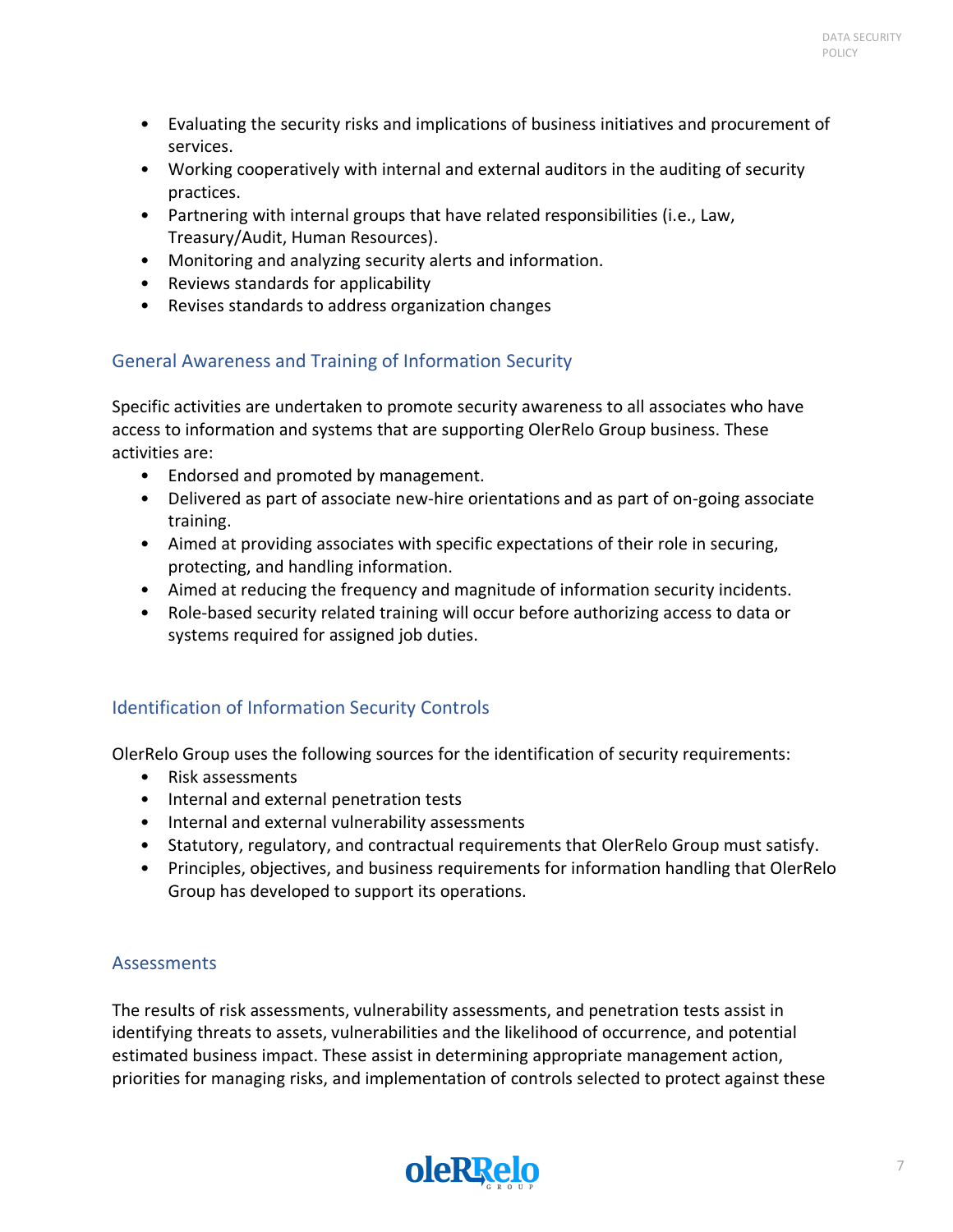risks, vulnerabilities, and business impact. The following represents OlerRelo Group's approach to information security risk assessment:

- The scope of assessments can be either the whole organization, parts of the organization, a specific information system, or a specific component of an information system.
- Assessments will have a clearly defined scope in order to be effective and will include relationships with risk assessments from other areas as appropriate (i.e., Law, Human Resources, Finance, etc.).
- Assessments may be performed internally, by a third-party, or a combination of both.
- Expenditures on controls to address risk will be balanced against the business harm likely to result from security failures.
- Before considering the control of a risk, criteria will be established for determining whether or not the risk can be accepted. Risks may be accepted if, for example, it is assessed that the risk is low or that the control is not cost-effective for the organization. Such decisions should be recorded.
- Assessments shall be conducted, at minimum, annually.

### <span id="page-7-0"></span>Data Classification and Handling

Determining how to protect and handle data and information depends on the type of information, importance, and usage. Classification is necessary to understand which security practices and controls should be applied to the data in order to provide the appropriate level of protection. The more sensitive the data, the tighter the controls need to on that data. All data is classified as Public, Proprietary, Restricted, and Highly Restricted as defined in Appendix 1. Data should be handled according to its classification. Specialized data handling procedures may be required for Restricted or Highly Restricted data; in addition, specific customer data may have additional handling instructions that OlerRelo Group has agreed to contractually. Prior to handling or processing data, users should ensure they understand the proper and/or required handling procedures and are following them appropriately.

### <span id="page-7-1"></span>Legal, Regulatory, and Contractual Compliance

OlerRelo Group will ensure compliance with relevant statutory, regulatory, and contractual requirements affecting information security. The information security organization will work collaboratively with other OlerRelo Group entities, including Legal, Risk Management, Human Resources, and Contracts to evaluate the applicability of OlerRelo Group information security controls to new and existing legislation or regulatory requirements.

<span id="page-7-2"></span>Audits and Reviews of Information Security Controls

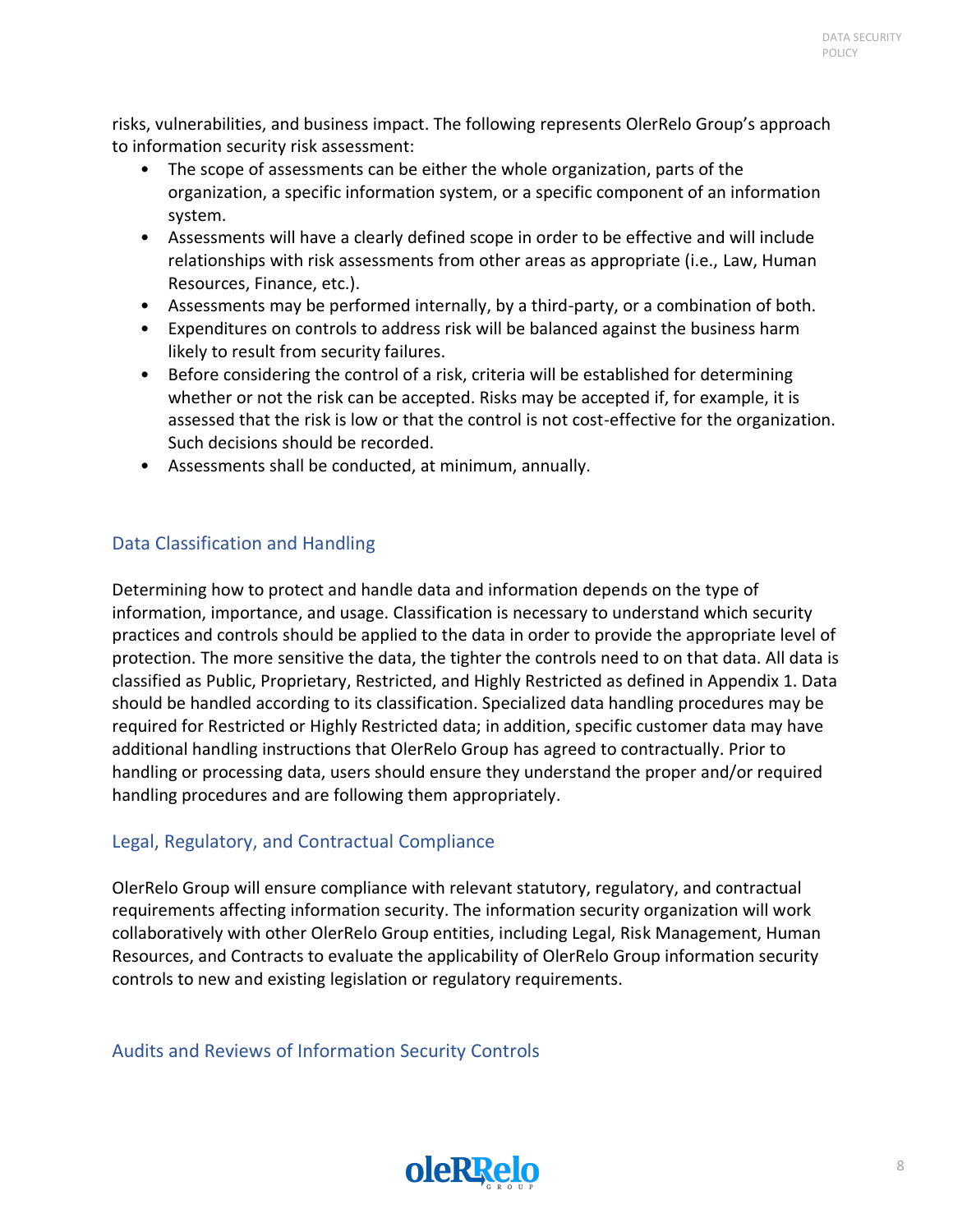Information security controls are periodically monitored, reviewed, and improved to ensure that the specific security and business objectives of OlerRelo Group are met. Thus, information security conditions and policies of OlerRelo Group are subject to annual internal and independent audits or reviews. Security audits or reviews are:

- Performed by individuals who have sufficient technical skills and knowledge of information security disciplines.
- Focused on ensuring that information security controls function as intended and are effective enough to reduce risk to an acceptable level.
- Provided to management so that risks can be remediated, or controls can be modified.

### <span id="page-8-0"></span>**Access Control**

Access controls are designed to reduce the risk of unauthorized access to OlerRelo Group data and to preserve and protect the confidentiality, integrity, and availability of OlerRelo Group systems. All assigned access shall be reviewed and audited for accuracy to ensure employees only have access to the data required for them to perform their assigned operational duties; access to Restricted or Highly Restricted data shall be audited at a minimum quarterly.

#### <span id="page-8-1"></span>User Access Management

The Security Administration team is responsible for ensuring proper user identification and authentication management by enforcing a formal, documented, provisioning and deprovisioning procedure as follows:

- Centralized control regarding addition, deletion, and modification of user accounts and credentials to ensure authorized use is maintained.
- Verifying user identity and receiving appropriate management before creating or modifying accounts.
- Immediately revoke access for any terminated user.
- Disable or remove inactive accounts at least every 90 days.
- Limit repeated access attempts by locking out an account after no more than six failed attempts. • Require an administrator to unlock any disabled account.
- Track and monitor role assignments for privileged user accounts.
- Enable accounts used by vendors for remote access only during the time period they are needed.
- Ensure assigned access provides adequate separation of duties for all employees

### <span id="page-8-2"></span>Least Privilege

The principle of "least privilege" access, which states only the minimum level of access will be granted to perform the assigned operational duties, shall be used when granting employees

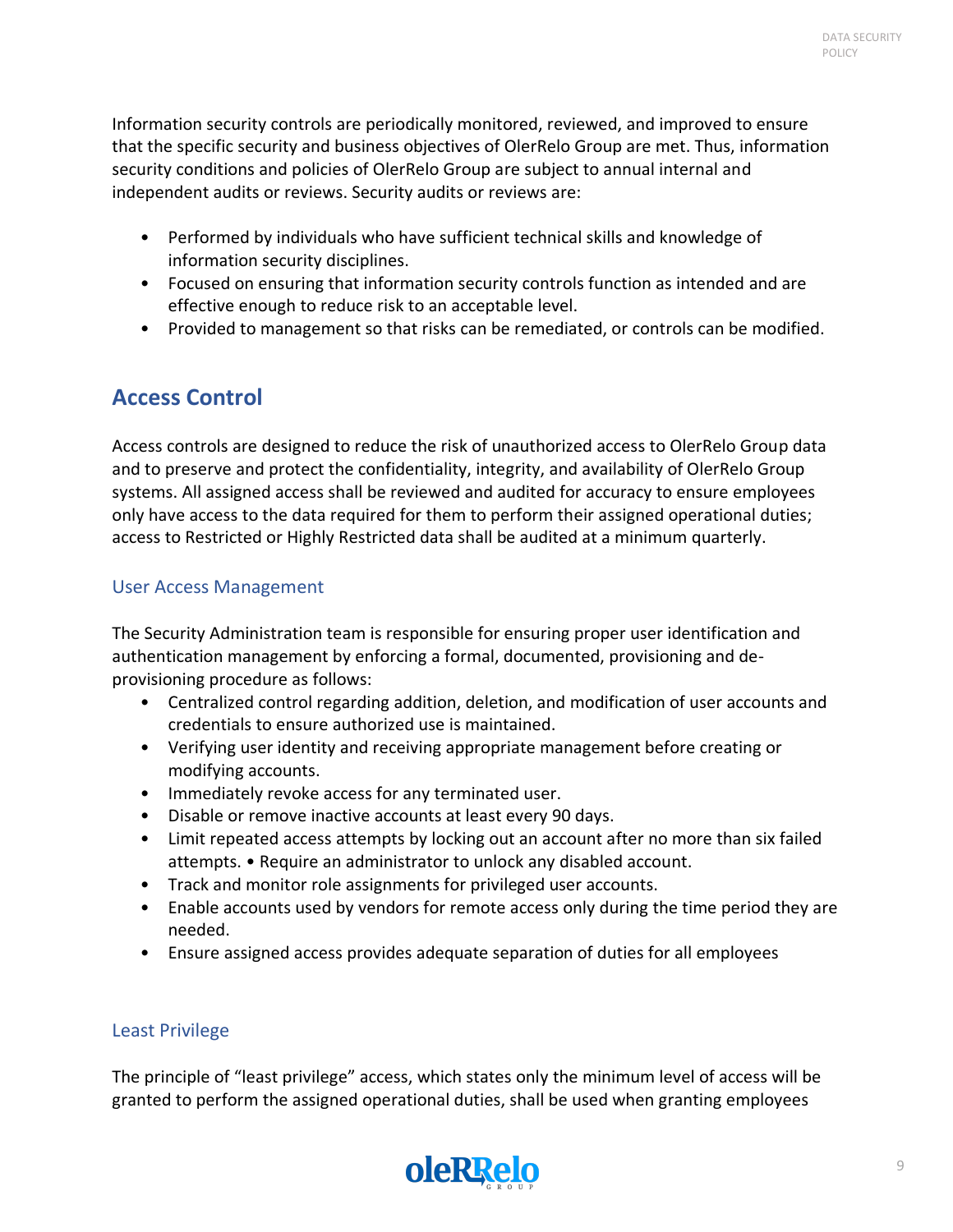access to systems or data. Access shall not be granted without an approved business requirement and management approval. Access to Restricted or Highly Restricted data may also require an additional level of approval from the data owner.

#### <span id="page-9-0"></span>Identification and Authorization

Each individual employee is provided a unique user identity for the purpose of identification, authorization, and authentication to systems processing OlerRelo Group data or supporting OlerRelo Group business functions. This unique identity, associated credentials, and password, is considered Highly Restricted information and should only be used by the individual it is assigned. Sharing of unique user identities, associated credentials, or password is not permitted. In the event of a locked account, individuals are only permitted to request their unique account to be unlocked and the individual's identity will be verified prior to the account being unlocked.

#### <span id="page-9-1"></span>Password Management

Passwords are considered Highly Restricted information and therefore, should not be written down or stored in an unencrypted format. Passwords, password complexity, and password lifecycle should, at a minimum, adhere to current industry best practices. Forbidden actions related to passwords include, but not limited to, the following:

- Do not use default vendor passwords
- Do not reveal a password over the phone to anyone
- Do not send your password to anyone via email
- Do not share or tell your password to others
- Do not write your password down

### <span id="page-9-2"></span>**Operational Security**

Operational security processes are used to identify critical data and information, the vulnerabilities associated with them, and to determine the appropriate risk mitigations that are needed to ensure OlerRelo Group operations are not negatively impacted.

#### <span id="page-9-3"></span>System Hardening

System hardening procedures should be defined and followed for all systems and platforms (workstations, servers, databases, etc.), both production and development, to reduce the risk of systems being compromised. These procedures should be consistent with industry-accepted hardening standards and include, but not limited to:

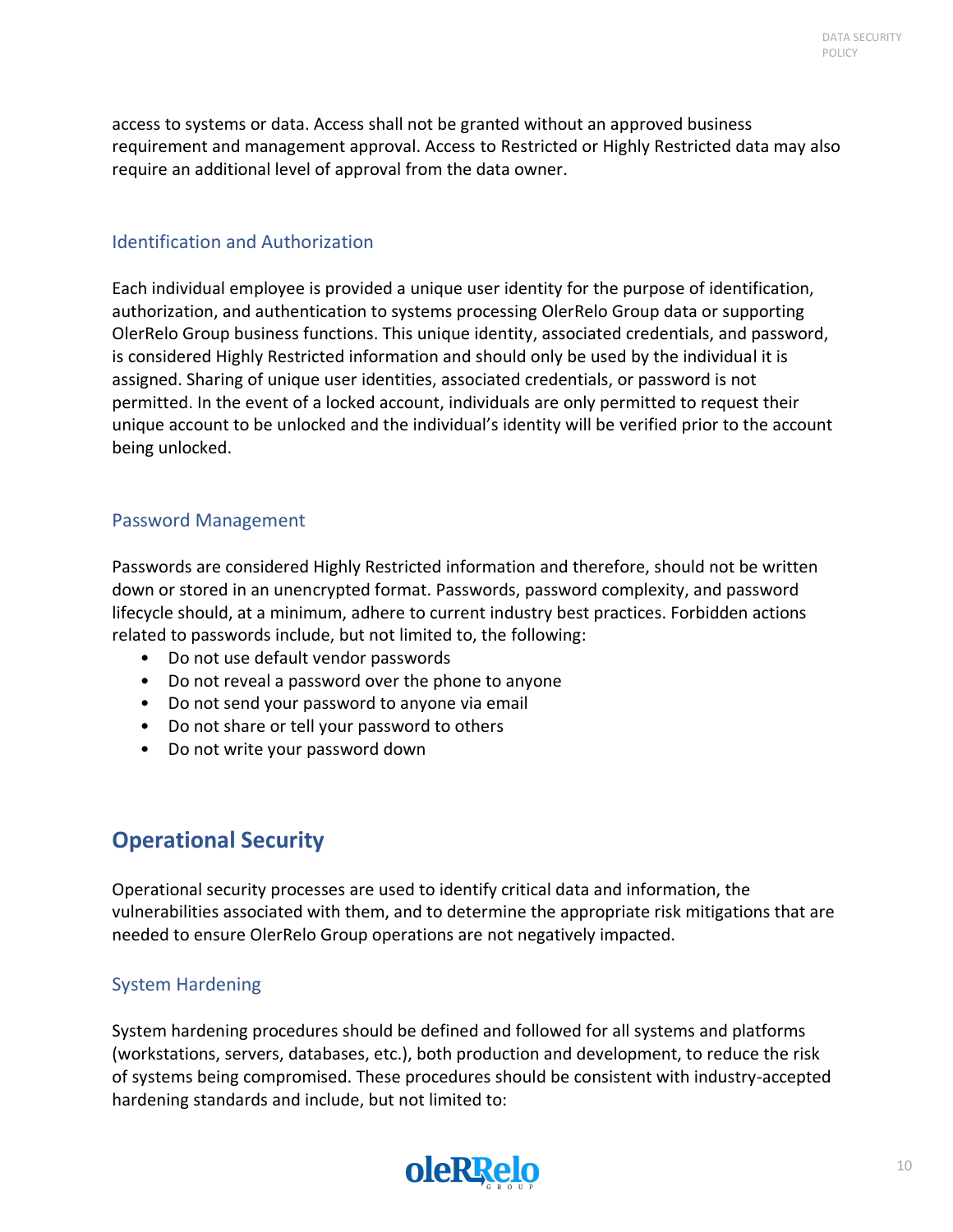- Procedures and standards updated as new vulnerabilities are identified
- Applied when new systems are configured, prior to being connected to the production network
- Follow the 'least privilege' access model
- Remove unnecessary functionality
- Implementing security features as relevant (SSH, TLS, etc.)
- Removal of all default vendor accounts and passwords
- Installation of anti-virus software where feasible
- Appropriate level of monitoring and logging is enabled and retained to allow review after a service impacting event is encountered

In addition to the above hardening standards, the following steps shall be taken to further protect systems and reduce risk:

- Establishing owners of each system and assigning responsibility to personnel that are technically capable
- Ensuring that privileged access to systems is restricted to authorized personnel only
- Following defined access management procedures when generating system access
- Designing systems to operate with current and predicted load levels
- Separating production and testing systems
- Limiting the use of production data in test environments when possible
- Monitoring and supervising the activities of personnel responsible for systems
- Ensuring the appropriate level of replication and/or backups are configured
- Using industry accepted levels of encryption for data at rest, transit, and processing when technically feasible
- Identifying end of life components and planning appropriately for migrations to supported versions prior to end of support/life
- Ensuring the appropriate level of redundancy is configured and available to reduce single points of failure
- The installation of software on systems is restricted to authorized personnel only
- Processing and storage capacity planning is conducted appropriately to ensure business growth needs are met
- Where possible, automated system provisioning and deprovisioning processes will be implemented to reduce the occurrence of hardening variations
- Appropriate use of firewalls, intrusion detection, and intrusion prevention, and log aggregation systems

#### <span id="page-10-0"></span>Patch Management

Routine installation of vendor-issued updates and patches (operating system, security, etc.) are necessary to protect systems and data from compromise and erroneous function. All systems (workstations, servers, network devices, firewalls, routers, mobile devices, etc.) should routinely and regularly have patches installed. At a minimum, general patches should be installed quarterly while critical security patches should be applied as soon as possible. Proper

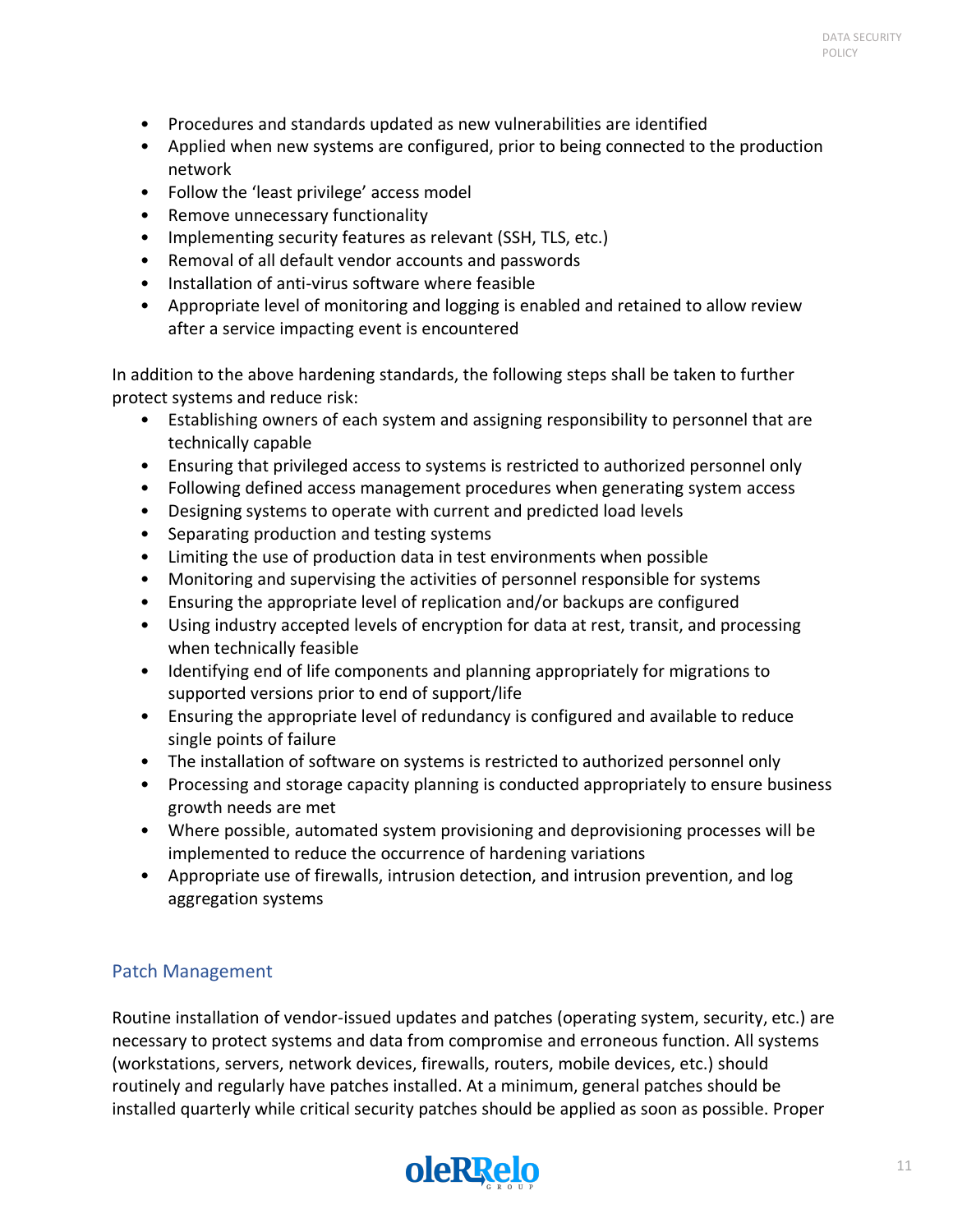testing of patches in a test environment, prior to release on production systems, is crucial to ensure interruptions to operations is not encountered.

### <span id="page-11-0"></span>Change Control

Change control processes are followed to maintain the integrity of production and nonproduction systems, to ensure that standardized methods are used for handling of all changes, and to minimize the impact of change related incidents. A defined and documented change management process should be followed that includes, at a minimum, the following:

- Logged change request
- Prioritization of the change
- Documentation of the impact
- Documented approval for the change
- Functionality testing to verify the change does not have a negative impact
- Back-out procedures

#### <span id="page-11-1"></span>Asset Management

OlerRelo Group personnel, business partners, agents, and contractors shall protect assets associated with OlerRelo Group operations by ensuring appropriate handling requirements are followed to prevent unauthorized disclosures regardless if assets or data are being stored or transmitted. All assets associated with data or with data processing shall be inventoried and tracked. The inventory shall include, but not limited to:

- A list of all devices
- Method to accurately and quickly determine the owner
- Contain contact formation for the asset owner
- Be updated promptly as necessary

#### <span id="page-11-2"></span>Physical Security

A defined and documented physical security program and procedures shall be used to ensure the physical protection of all systems associated with OlerRelo Group business. The physical security program shall include, but not limited to:

- Security perimeters should be defined and used to protect areas that contain OlerRelo Group data or systems
- A list of personnel with authorized access to the facility and promptly remove access as necessary
- Use of access control mechanisms (access badge, biometrics, etc.) where possible
- Issue authorization for physical access
- Strictly limit access to sensitive areas and/or areas that contain systems processing OlerRelo Group data
- Use video cameras and other recording and/or logging devices when possible
- Register and log all visitor access to the facility

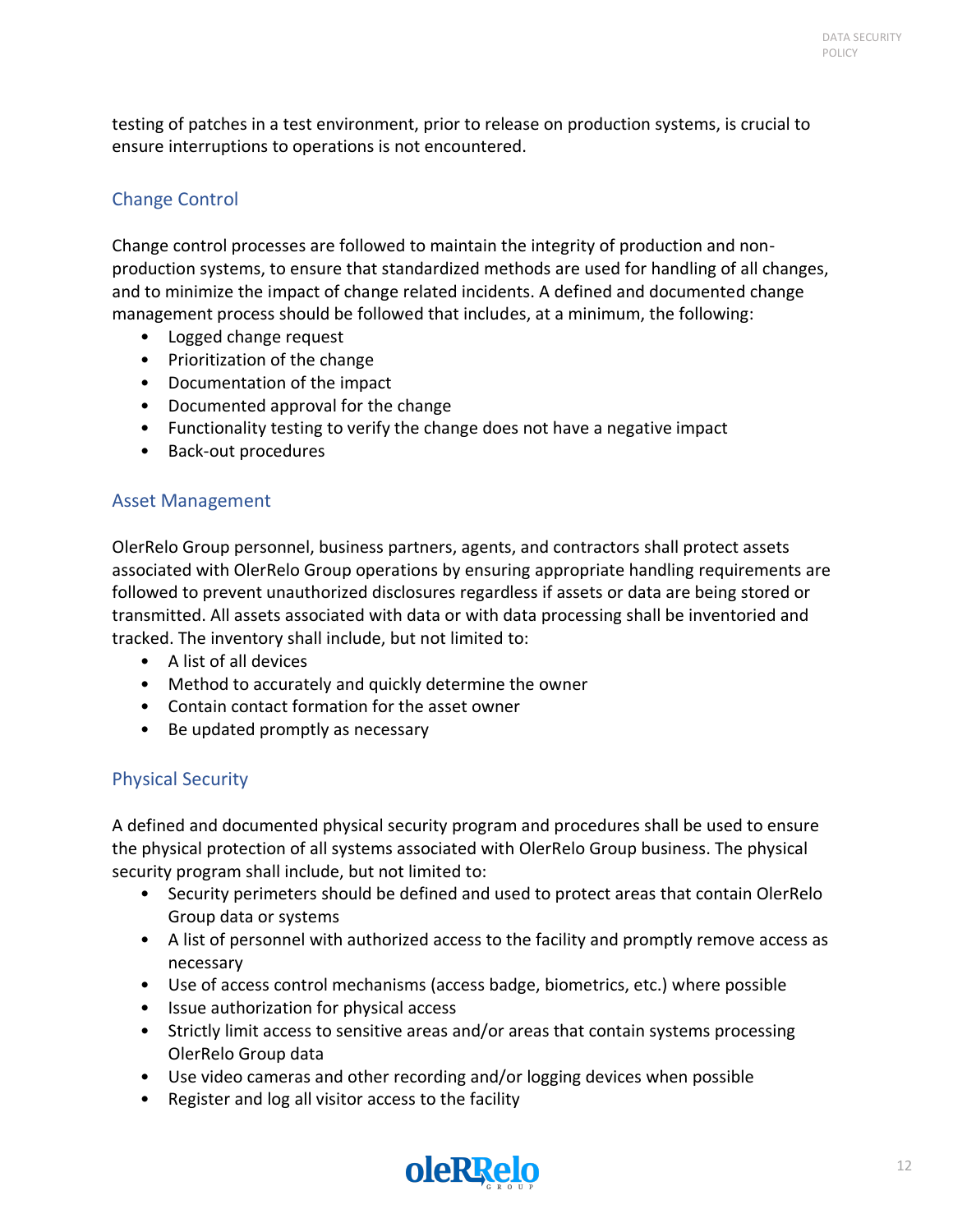### <span id="page-12-0"></span>**Disaster Recovery and Business Continuity**

Disaster Recovery (DR) and Business Continuity (BC) refers to responding to an operational interruption through the implementation of a recovery plan. The recovery plan accounts for applications deemed critical for business operations, service delivery, and ensures the timely restoration of OlerRelo Group's capability to deliver services. The DR/BC plan should be tested, at minimum, annually to ensure the plan is up to date and capable of sustaining business operations during a period of disruption. OlerRelo Group, and those conducting OlerRelo Group business shall:

- Develop a contingency plan for business-critical systems that
	- o Provides recovery objectives and restoration priorities
	- $\circ$  Determines contingency roles, responsibilities, and assigned individuals
	- o Addresses maintaining essential business functions during a disruption
	- $\circ$  Addresses full system restoration o Is reviewed and approved by designated company officials
- Communicate contingency plan throughout the organization and ensure assignments are understood
- Coordinate contingency planning and plan reviews at least annually
- Modify the plan accordingly to address business changes
- Establish procedures to access data and systems during periods of disruption
- Ensure defined plans and procedures meet and adhere to contractually obligated recovery timelines and/or objectives

### <span id="page-12-1"></span>**Incident**

Response Incident response refers to the actions taken to address an event that either creates service disruption or impacts a customer and incidents can range from minor to business crippling in scale. Incident response procedures should be periodically reviewed to ensure the defined steps are current and applicable to the existing environment. In order to have an effective response to an incident, there must be a defined, repeatable process that is followed.

OlerRelo Group addresses incident response by applying these main steps to all encountered incidents:

- Preparation Ensuring staff are properly trained and know what steps to take
- Identification and Prioritization Determine that an incident has occurred, and assign the priority/urgency
- Containment Isolate the impacted items to prevent additional damage

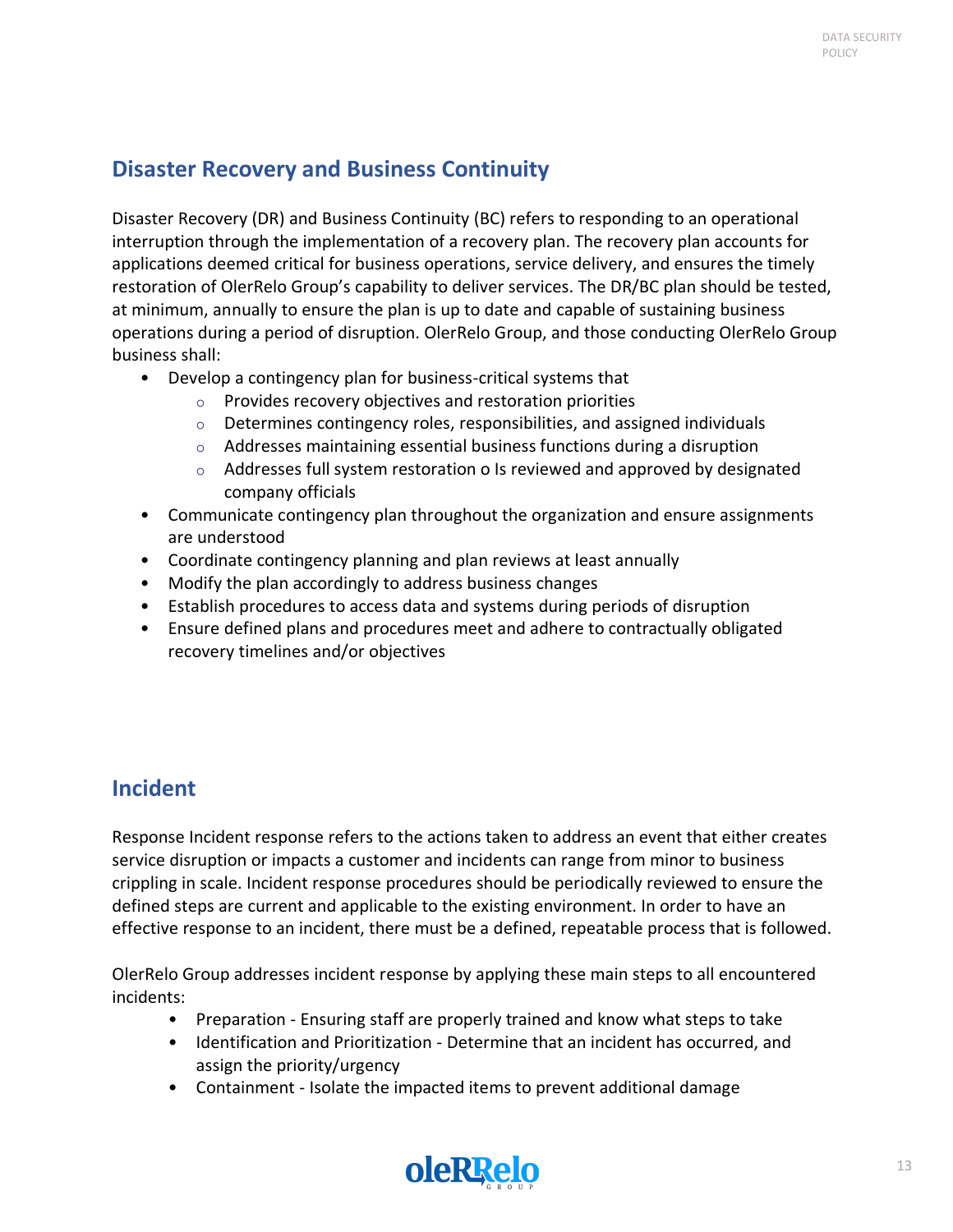- Neutralization Remove the disruption from the environment and perform root cause analysis
- Recovery Return impacted items to normal operations
- Lessons Learned Determine ways to prevent the incident from reoccurring

### <span id="page-13-0"></span>**Software Development Life Cycle**

A Software Development Life Cycle (SDLC) is a series of steps that provides a framework for developing and managing software throughout its life cycle. When implemented correctly, a SDLC ensures that that highest quality software is delivered in a quick time, for the lowest overall cost. All development activities at OlerRelo Group follow a defined SDLC which takes into account the following items:

- Plan
- Build
- Test
- Deploy
- Maintain

During this process, attention is given to clearly identify the functionality requirements, remedy the code of vulnerabilities and bugs, ensure it meets the stakeholder's needs, and is safe to deploy into the production environment. The SDLC is followed for all feature enhancements, upgrades, etc. until the product is discontinued and removed from service.

### <span id="page-13-1"></span>**Acceptable Use**

Employees are granted access to OlerRelo Group equipment and systems in order to assist them in performing their job. The equipment and systems belong to OlerRelo Group and use is intended only for legitimate, business purposes. Employees should not have an expectation of privacy in anything they create, store, send, or receive on OlerRelo Group systems or equipment. Without prior notice, OlerRelo Group may review any material created, stored, sent or received on its systems or equipment. All employees using OlerRelo Group systems or equipment are obligated to use these items responsibly, professionally, ethically, and lawfully.

### <span id="page-13-2"></span>Equipment and System

Usage Users shall:

- Immediately report: all lost or stolen equipment, known or suspected privacy or security incidents
- Log off or lock systems when leaving them unattended
- Completed all required security and privacy training

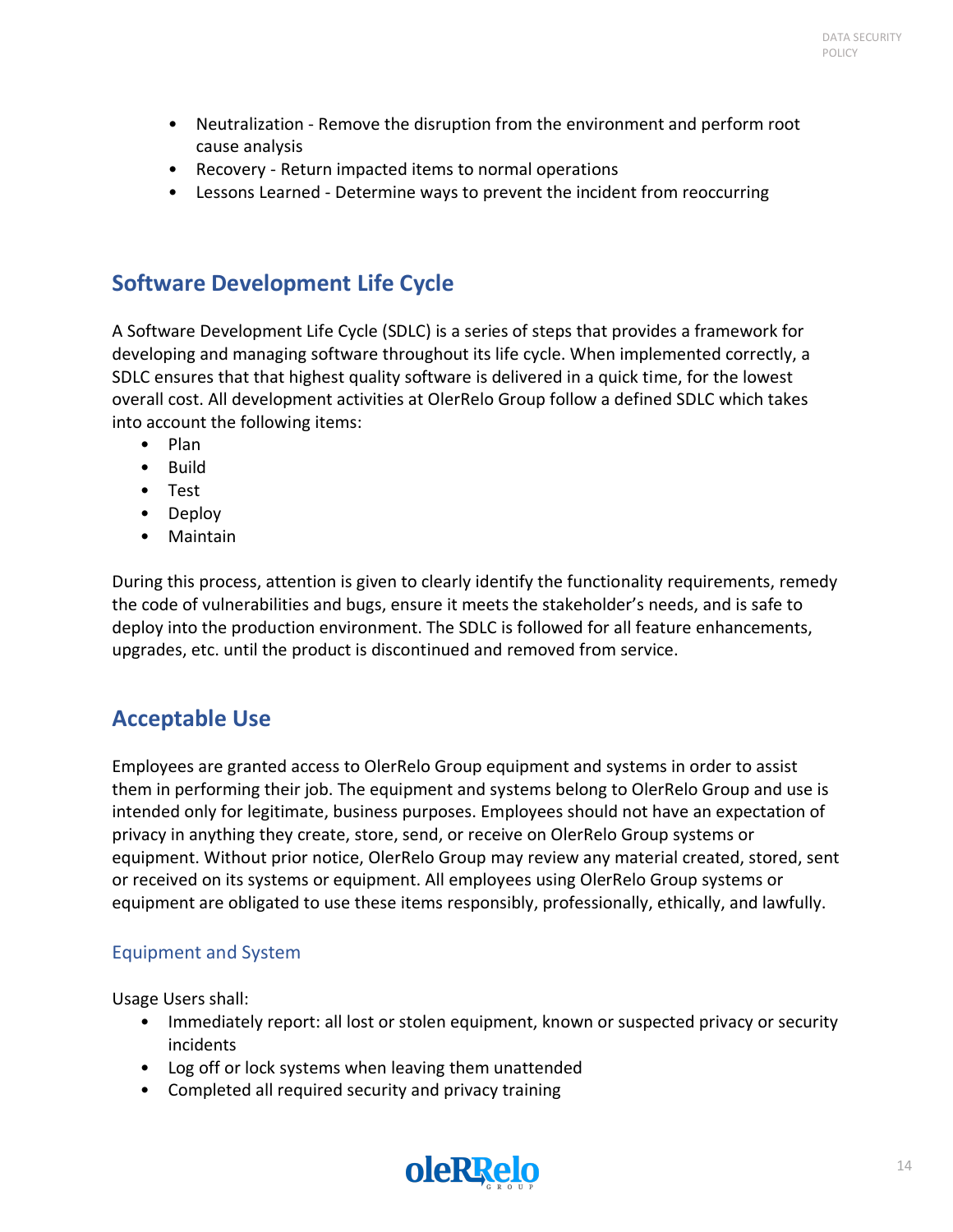- Follow appropriate data handling procedures
- Be vigilant when access the internet and verify all material safe before viewing
- Follow the "Clean Screen, Clean Desk" mentality to protect sensitive data, to include customer data
- Follow all defined record retention policies
- Only connect to known and trusted networks
- Speak only for yourself on social media accounts as you could mistakenly be viewed as a spokesperson for OlerRelo Group in your online communications.
- Only use OlerRelo Group systems and equipment for their intended business purpose
- Adhere to OlerRelo Group's privacy policy, code of conduct, and data security policy
- Only use customer data for the purpose it was collected and in accordance with OlerRelo Group's privacy policy
- Report all policy violations to: [info@olerrelo.com](mailto:info@olerrelo.com)

Users shall not:

- Copy or store sensitive/proprietary information or customer information on removal media devices
- View material that is: sexually explicit, profane, obscene, harassing, fraudulent, racially offensive, defamatory, or otherwise unlawful in nature
- Download material or software from the internet or unknown sources
- Install software on OlerRelo Group systems or equipment OlerRelo Group, C.A. Data Security Policy
- Modify, revise, transform, or adapt any OlerRelo Group software install on equipment and systems
- Transfer OlerRelo Group or OlerRelo Group customer data through any unsecure network
- Use any utility program which allows the circumventing of OlerRelo Group applied controls
- Send unsolicited emails or send spam emails
- Use OlerRelo Group systems or equipment for any activity that violates local, state, federal, or international law
- Introduce any malicious software (virus, trojan, malware, etc.) into or onto OlerRelo Group systems or equipment
- Use OlerRelo Group equipment or systems in support of "for-profit" activities or outside employment/business activity (such as consulting for pay, sale of goods, etc.)
- Use OlerRelo Group systems or equipment for malicious activities
- acquire, use, reproduce, transmit, or distribute any controlled information including computer software and data that includes information subject to the Privacy Act, copyrighted, trademarked or material with other intellectual property rights (beyond fair use), proprietary data, or export-controlled software or data
- Remove OlerRelo Group systems or equipment from the organization without prior management approval

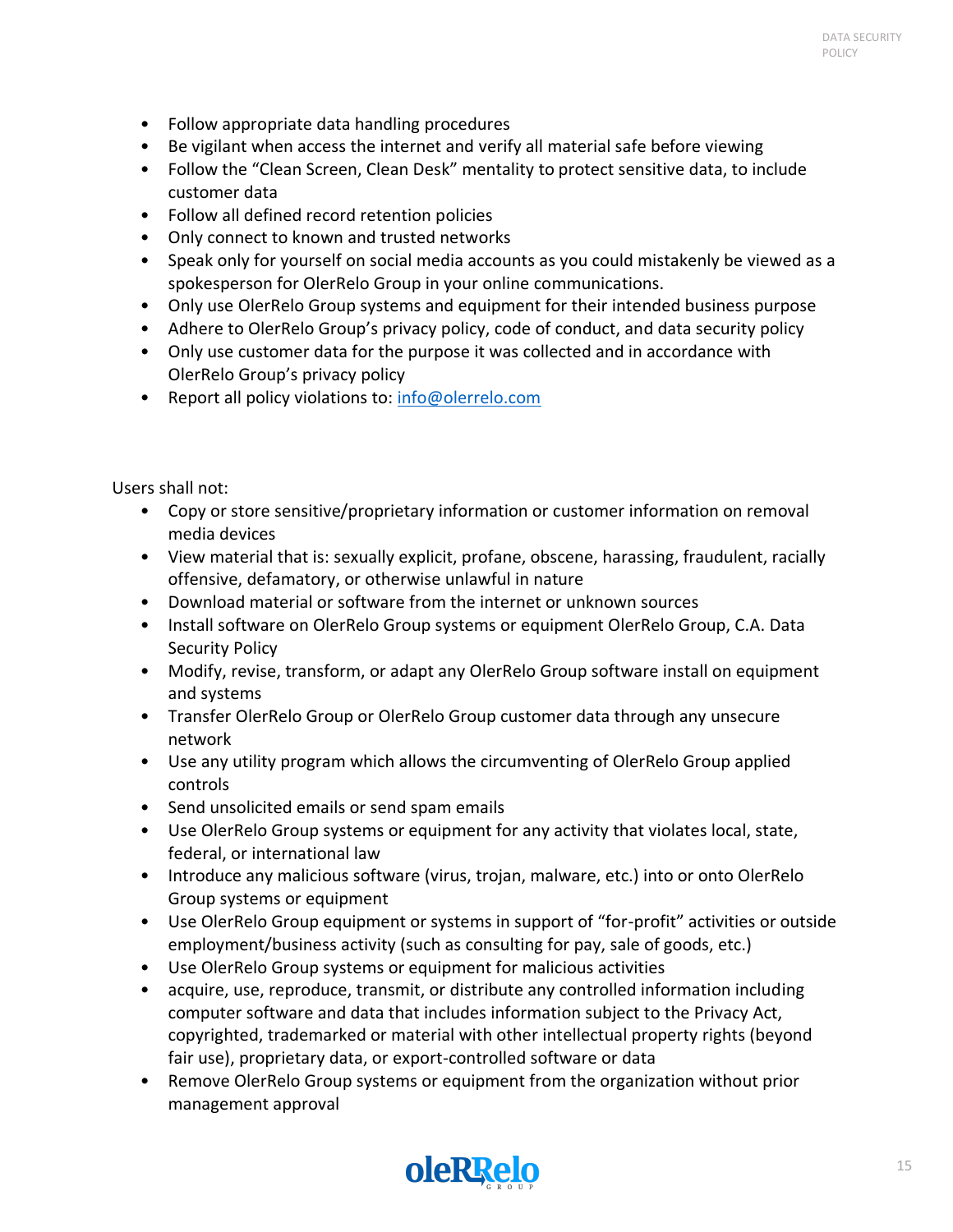• Post information on social media sites or other public forums which: are derogatory to OlerRelo Group or its management, contrary to OlerRelo Group's code of conduct and mission, or brings discredit to OlerRelo Group

#### <span id="page-15-0"></span>Record Retention

Information created, received, or maintained in the transaction of OlerRelo Group business, whether in paper or electronic form, is considered a formal record and is subject to OlerRelo Group's Control of Record Procedure. This procedure defines the process for identification, storage, protection, retrieval, retention, hold, and disposition of records. OlerRelo Group will not keep personal information in a form that permits identification of data subjects for longer than necessary for the purposes for which it was collected or to which the data subject has consented, except for legitimate purposes permitted by law, such as regulatory compliance. All record disposal will follow OlerRelo Group Derelict Media Collection and Destruction Process.

#### <span id="page-15-1"></span>**Teleworking**

Associates identified as critical to business continuity will have the ability to work remotely. In addition, remote working may be a viable alternative work arrangement for some employees. Teleworking is not an entitlement and is not a OlerRelo Group wide benefit. In addition to the acceptable use policy, employees working remotely should take additional precautions to ensure the protection of data by properly securing, both logically and physically, all equipment, data, and communications.

### <span id="page-15-2"></span>**Special Topics**

This section is reserved for additional topics.

#### <span id="page-15-3"></span>Vendor Management

Vendors, third parties, and supply chain partners will be held to the same standards contained within OlerRelo Group's Data Security Policy, Privacy Policy and Code of Conduct. Additionally, they may be required to meet customer contractual controls if/when processing customer data. Audits will be conducted on these parties as applicable to ensure compliance is met and the required protections are provided. Relationships with vendors, third parties, and supply chain partners will be governed by mutually accepted contractual requirements.

#### <span id="page-15-4"></span>Procurement

The procurement of new systems and software will follow a defined process in order to ensure an unbiased and comprehensive review of offering is conducted prior to purchase. The review

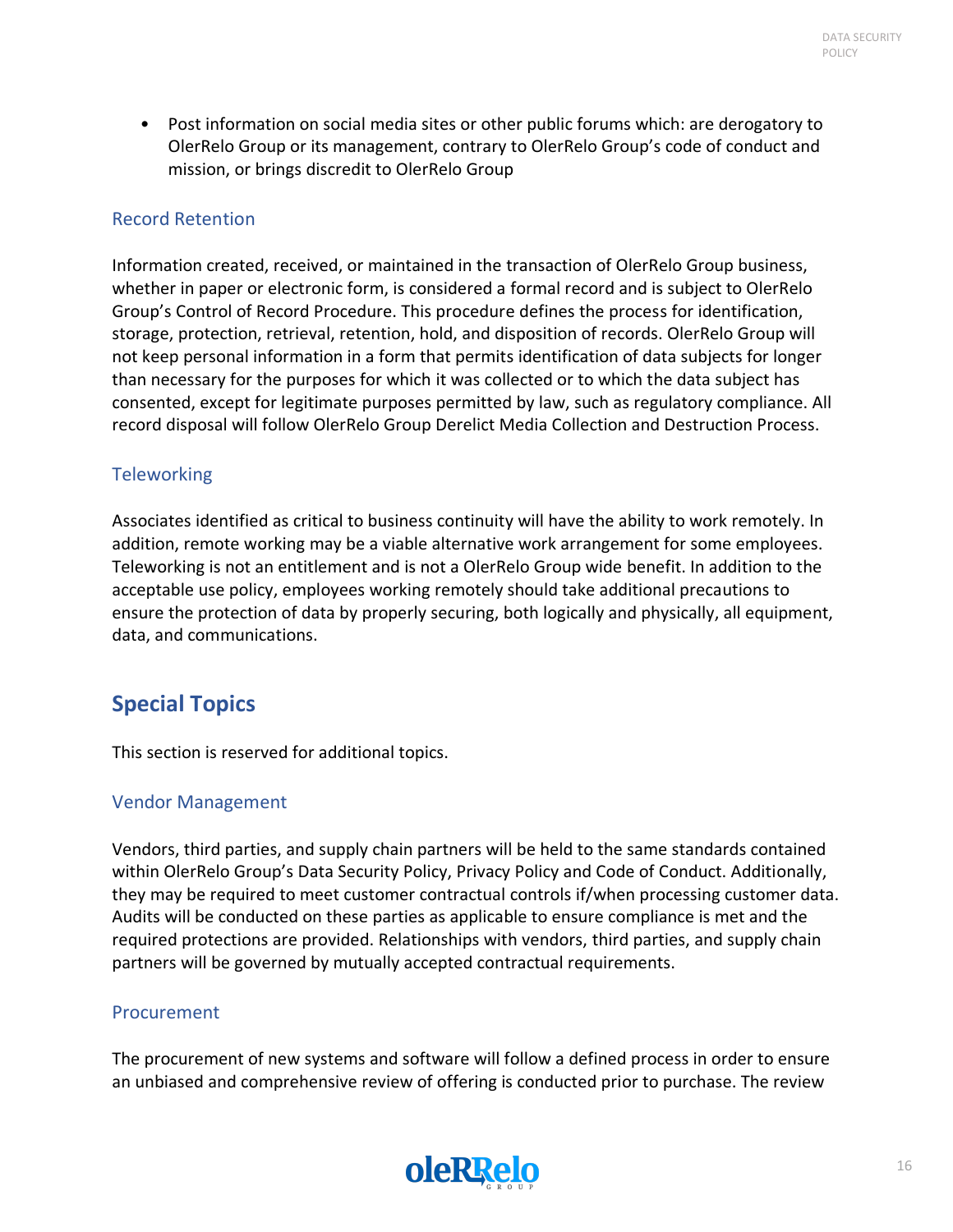process will specifically include a data security review to ensure the offering has appropriate security controls and features.